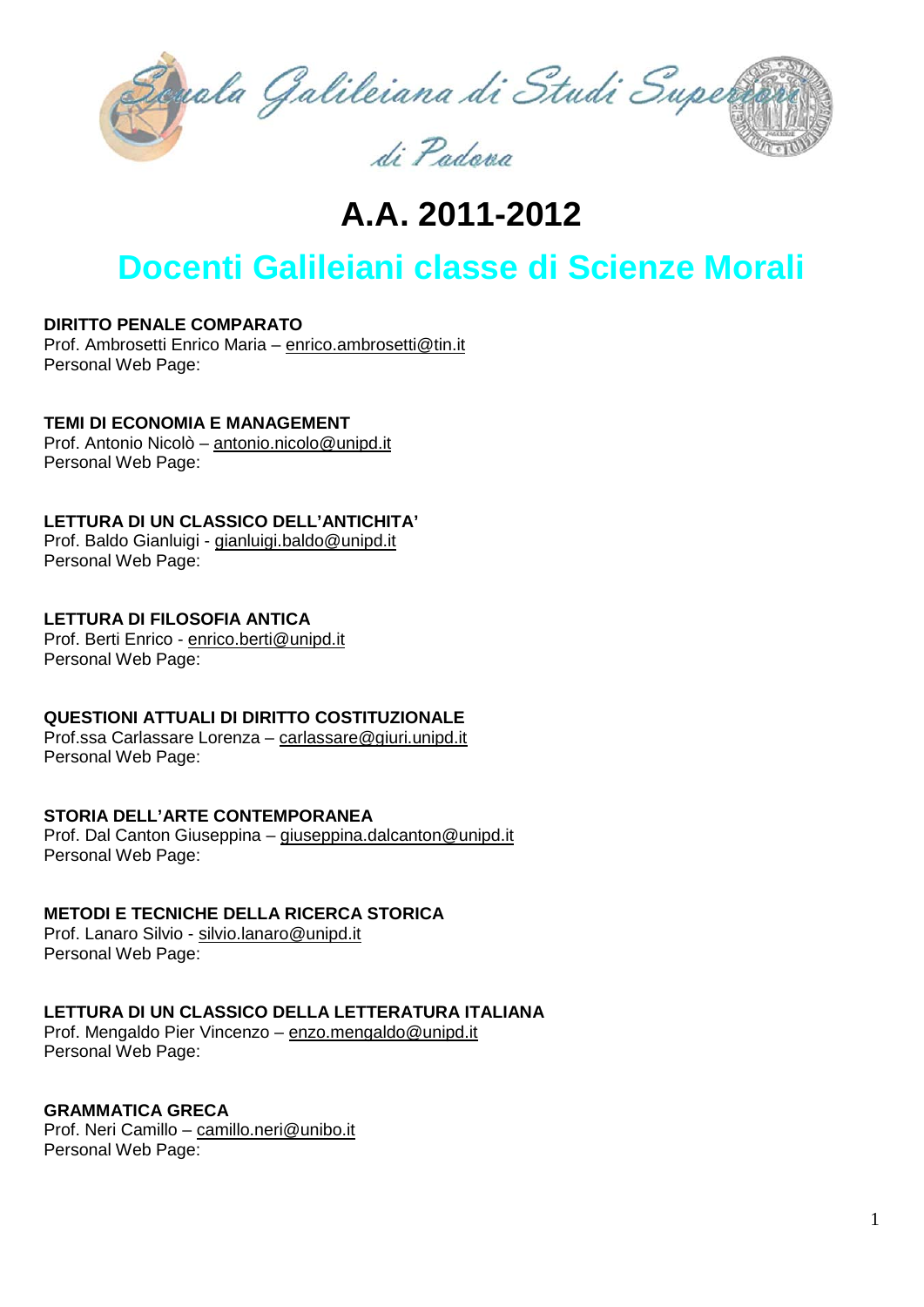### **LETTURA DI UN CLASSICO DI FILOSOFIA DELL'ETA' MODERNA**

Prof. Scattola Merio – [merio.scattola@unipd.it](mailto:merio.scattola@unipd.it) Personal Web Page:

#### **LETTURA DI UN CLASSICO DEL PENSIERO ECONOMICO**

Prof. Tusset Gianfranco - [gianfranco.tusset@unipd.it](mailto:gianfranco.tusset@unipd.it) Personal Web Page:

# **LETTURE DI STORIOGRAFIA MODERNA E CONTEMPORANEA**

Prof. Viggiano Alfredo - [alfredo.viggiano@unipd.it](mailto:alfredo.viggiano@unipd.it) Personal Web Page:

#### **TEMI DI ECONOMIA E MANEGEMENT 2**

Prof. Weber Guglielmo – [guglielmo.weber@unipd.it](mailto:guglielmo.weber@unipd.it) Personal Web Page:

# **Attività Seminariali**

### **L'ETICA GIURIDICA DEI MERCATI FINANZIARI**

**LA FINANZA APOLIDE E LE REGOLE GIURUDICHE (Per un sistema finanziario autoreferenziale)** Prof.Lupoi Alberto – [alberto.lupoi@unipd.it](mailto:alberto.lupoi@unipd.it)

Personal Web Page:

#### **SEMINARI DI LINGUISITCA**

Prof. Laura Vanelli – [laura.vanelli@unipd.it](mailto:laura.vanelli@unipd.it) Personal Web Page:

# **Docenti Galileiani classe di Scienze Naturali**

# **SPAZIO EXTRATERRESTRE**

Prof. Barbieri Cesare – [cesare.barbieri@unipd.it](mailto:cesare.barbieri@unipd.it) Personal Web Page:

#### **INTRODUZIONE AI SISTEMI DINAMICI**

Prof. Benettin Giancarlo – [benettin.giancarlo@unipd.it](mailto:benettin.giancarlo@unipd.it) Personal Web Page:

# **CALCOLO**

Prof. Cardin Franco - [cardin@math.unipd.it](mailto:cardin@math.unipd.it) Personal Web Page:<http://www.math.unipd.it/~cardin>

# **FONDAMENTI DI GEOMETRIA DIFFERENZIALE II**

Prof. Cardin Franco – [cardin@math.unipd.it](mailto:cardin@math.unipd.it) Personale Web Page: <http://www.math.unipd.it/~cardin>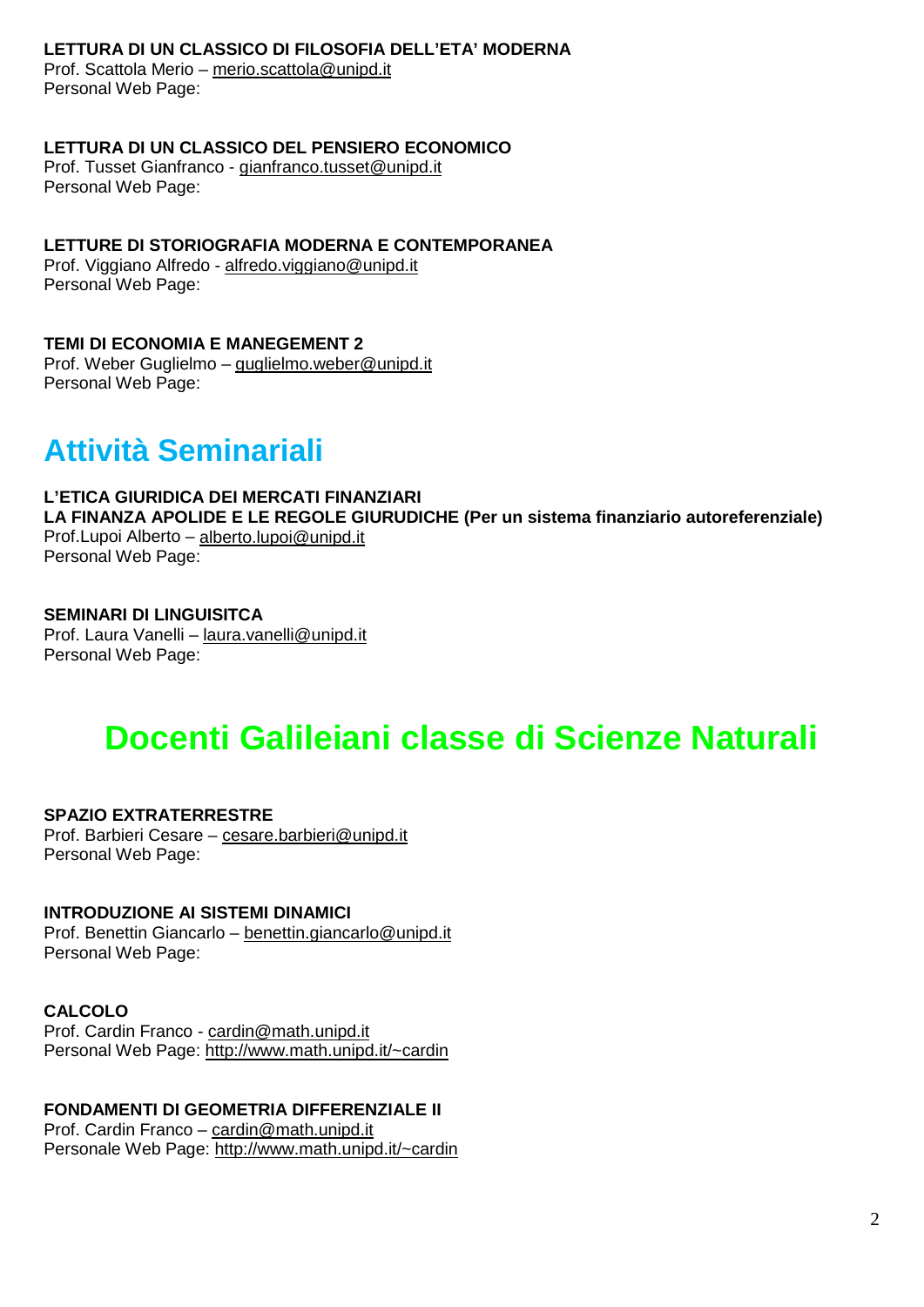# **TEORIA DELLA MISURA e PROBABILITA' II**

Prof. Ciatti Paolo – [ciatti@dmsa.unipd.it](mailto:ciatti@dmsa.unipd.it) Personal Web Page:

# **TEORIA DELLE CATEGORIE E APPLICAZIONI II**

Prof. Colpi Riccardo – [colpi@math.unipd.it](mailto:colpi@math.unipd.it) Personal Web Page:

# **FONDAMENTI DI ALGEBRA**

Prof. Facchini Alberto – [facchini@math.unipd.it](mailto:facchini@math.unipd.it) Personal Web Page:

# **TEORIA DELLA MISURA e PROBABILITA' I**

Prof. Lamberti Pier Domenico – [lamberti@math.unipd.it](mailto:lamberti@math.unipd.it) Personal Web Page:

# **MECCANICA QUANTISTICA**

Prof. Marchetti Pier Alberto – [marchetti@pd.infn.it](mailto:marchetti@pd.infn.it) Personal Web Page:

# **CALCOLO DELLE VARIAZIONI (il corso tace)**

Prof. Mariconda Carlo – [maricond@math.unipd.it](mailto:maricond@math.unipd.it) Personal Web Page:

# **MODELLI DI FORME NATURALI**

Prof. Maritan Amos – [maritan@pd.infn.it](mailto:maritan@pd.infn.it) Personal Web Page:

# **BIOFISICA SPERIMENTALE**

Prof. Mongillo Marco – [marco.mongillo@unipd.it](mailto:marco.mongillo@unipd.it) Personal Web Page:

# **FONDAMENTI DI GEOMETRIA DIFFERENZIALE I**

Prof. Novelli Carla – [novelli@math.unipd.it](mailto:novelli@math.unipd.it) Personal Web Page:

# **FISICA STATISTICA (il corso tace)**

Prof. Onofrio Roberto - [roberto.onofrio@pd.infn.it](mailto:roberto.onofrio@pd.infn.it) ; [roberto.onofrio@unipd.it](mailto:roberto.onofrio@unipd.it) Personal Web Page:

# **CHIMICA DELL'ATMOSFERA**

Prof. Paradisi Cristina – [cristina.paradisi@unipd.it](mailto:cristina.paradisi@unipd.it) Personal Web Page:

# **INTRODUZIONE AI MODELLI PROBABILISTICI**

Prof. Pavon Michele - [pavon@math.unipd.it](mailto:pavon@math.unipd.it)